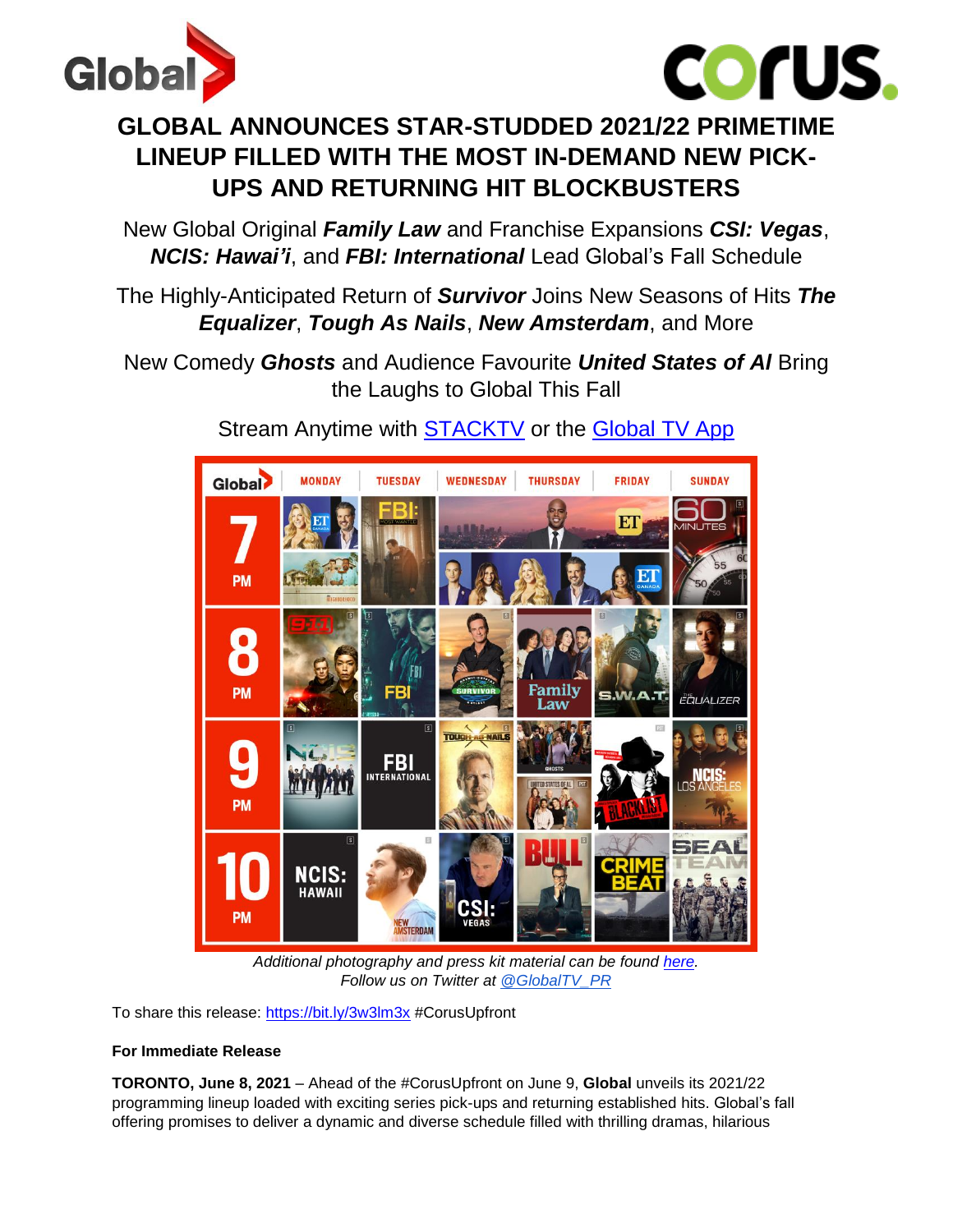comedies, captivating reality television, and much more. Adding **10** new series, including **five** new primetime series debuting this fall, Global's schedule features **18 hours** of simulcast with four out of seven days entirely simulcast in primetime. Corus' conventional network offers Canadians a full suite of options for TV lovers looking to stream its blockbuster franchises and hottest new shows in every genre, anytime they want on [STACKTV](https://www.primevideo.com/ref=dvm_pds_chn_ca_dc_c_g%7Cm_1yv8y2E9c_c353290815589/132-0311344-7053256?_encoding=UTF8&benefitID=tvfavouritesca&benefitId=tvfavouritesca&contentId=tvfavouritesca&contentType=subscription) and the [Global TV App.](https://watch.globaltv.com/)

"After an unprecedented year, Global is back in full force this fall with a jam-packed schedule of prestigious dramas, powerhouse franchises, and laugh-out-loud comedies," said Troy Reeb, Executive Vice President, Broadcast Networks, Corus Entertainment. "Alongside our studio partners, we are thrilled to bring Canadian audiences network television's most entertaining lineup of new series, returning hits, and biggest stars."

## **COFUS. UPFRONT IT'S GO TIME**

#### **NEW FALL PRIMETIME SERIES**

Global's non-stop lineup of in-demand acquisitions features some of entertainment's most notable names, a brand new Canadian original drama and the expansion of the world's biggest blockbuster franchises. Global's first new pick-up joining the fall lineup is the highly buzzed about *CSI: Vegas*. The sequel to the international hit *CSI: Crime Scene Investigation* begins a brand-new chapter in Las Vegas – the city where it all started. **William Petersen**, **Jorja Fox** and **Wallace Langham** return to reprise their roles as Gil Grissom, Sara Sidle and David Hodges, respectively, and will usher in a new team of investigators. Then, one of the world's most successful television franchises *NCIS* heads to the seductive shores of the Aloha State in the highly-anticipated *NCIS: Hawai'i* starring **Vanessa Lachey** as the first female lead in the long-running franchise. Next up, from Emmy® Award-winning executive producer **Dick Wolf** comes *FBI: International*. Set in exotic locations across Europe, this new addition to the hugely successful *FBI* franchise adds worldly intrigue as it follows the elite operatives of the Federal Bureau of Investigation's International Fly Team.

In addition, the much-anticipated new Global Original scripted series *Family Law* debuts on the network's fall primetime lineup. Shot and set in Vancouver, the 10-episode, one-hour drama stars a talented all-Canadian cast including **Jewel Staite**, **Victor Garber**, **Zach Smadu** and **Genelle Williams**. Plus, a special casting announcement revealing **Lauren Holly** as 'Joanne', the spicy, sassy and original Mrs. Harry Svensson. *Family Law* follows a dysfunctional family who reluctantly work together at their father's law firm to help other equally dysfunctional families.

Also joining Global this fall, *Ghosts* is a new single-camera comedy based on the breakthrough British comedy of the same name. A hauntingly funny, supernatural comedy from *New Girl*'s **Joe Port** and **Joe Wiseman**. Starring **Rose McIver** and **Utkarsh Ambudkar**, as a cheerful freelance journalist and up-andcoming chef from the city, respectively, who throw both caution and money to the wind when they decide to convert a huge rundown country estate they inherited into a bed & breakfast – only to find it's inhabited by the many spirits of deceased residents who now call it home.

**MEDIA NOTE:** Complete descriptions of Global's new fall series are available [here.](https://www.dropbox.com/sh/gsewja5s0ozzzro/AABlv7RPHqy3AB0HsZB-5rFEa?dl=0)

These new series join Global's award-winning, crowd-pleasing returning hits like *9-1-1*, *New Amsterdam*, *Survivor*, *S.W.A.T*, *SEAL Team*, *The Equalizer*, the *NCIS* and *FBI* franchises, and more.

**GLOBAL'S FALL PRIMETIME OFFERING DAY-BY-DAY**

For a full list of series with broadcast times, please click [here.](https://www.dropbox.com/sh/gsewja5s0ozzzro/AABlv7RPHqy3AB0HsZB-5rFEa?dl=0)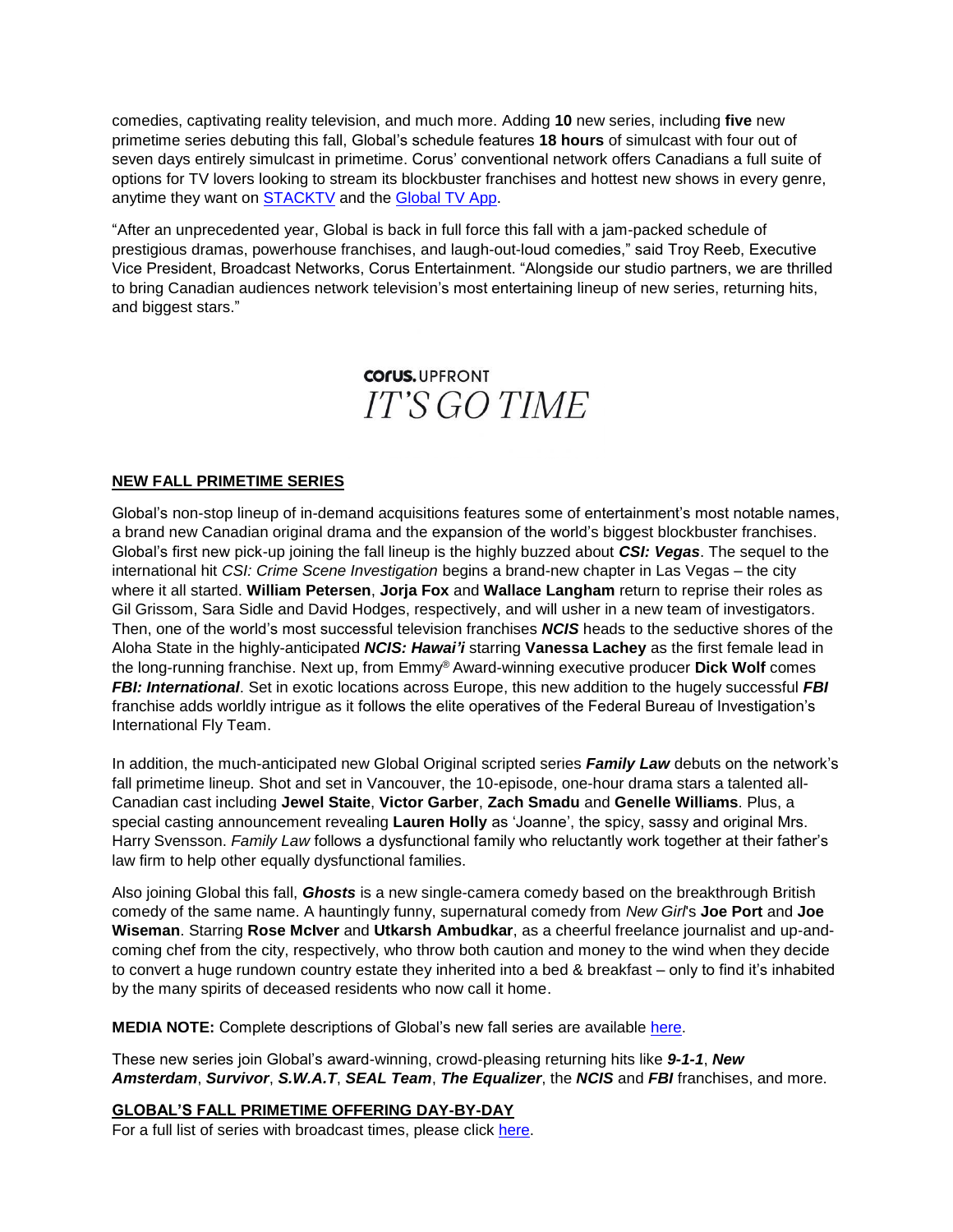#### **MONDAYS**

Global kicks off the week with returning comedy favourite *The Neighborhood* and this spring's #1 drama 9-1-1, followed by *NCIS*, now entering its 19<sup>th</sup> season. The evening concludes with the latest installment of one of the world's most successful franchises, *NCIS: Hawai'i*.

#### **TUESDAYS**

The power of the franchise holds strong as the network claims Tuesday nights as *FBI* night on Global! Kicking off with Top 20 hits *FBI: Most Wanted* followed by *FBI* and then the highly-anticipated new addition, *FBI: International*. This action-packed evening of drama from top to tail ends with the return of fan favourite *New Amsterdam*.

#### **WEDNESDAYS**

It's time to grab your torches and head back to camp with TV's #1 show *Survivor*\* back for an epic 41st season, followed by a new season of fan-favourite reality series *Tough As Nails*. Then, Global is proud to be home to the new chapter of one of the biggest drama series of the century *CSI: Crime Scene Investigation* with its brand new sequel back in the city where it all began, *CSI: Vegas*.

#### **THURSDAYS**

Global's new Canadian original legal drama *Family Law* headlines Thursday's primetime lineup. Comedy follows with new series *Ghosts* based on the breakthrough British comedy of the same name, followed by returning Chuck Lorre comedy *United States of Al*. The night wraps up with a new season of hit series *Bull*.

#### **FRIDAYS**

Always a trusted night of entertainment for the network, Friday nights are all about crime featuring hit drama *S.W.A.T.*, crime thriller *The Blacklist*, and Global original true crime series *Crime Beat*.

#### **SATURDAYS**

The ever-intriguing *48 Hours* lights up Saturday and ends with Emmy® Award-winning, and Canada's #1 late-night show for young adults, *Saturday Night Live,* returning for an astounding 47th season.

#### **SUNDAYS**

Global finishes the week with four hours of straight simulcast beginning with  $Emm<sup>®</sup> Award-winning$ newsmagazine *60 Minutes,* #1 new broadcast drama of the season *The Equalizer*, joining new seasons of *NCIS: Los Angeles* and *SEAL Team*.

#### **COMING SOON: NEW MIDSEASON SERIES ACQUISITIONS**

Heading into 2022, Global's debuts many more freshly acquired series including:

- *Good Sam* starring **Sophia Bush** and **Jason Isaacs** in a drama about a gifted heart surgeon who excels in her new leadership role as Chief of Surgery after her renowned boss falls into a coma. When her former boss wakes up months later demanding to resume his duties, Sam is tasked with supervising this egotistical expert with a scalpel who never acknowledged her stellar talent. Complicating matters is that the caustic and arrogant Dr. Rob "Griff" Griffith (Isaacs) also happens to be her father.
- *Smallwood*, based on professional bowler Tom Smallwood's life, stars **Pete Holmes** as Tom, a stoic Midwest husband and dad who gets laid off from a car assembly line and makes the extraordinary decision to provide for his family by following his dream of becoming a professional bowler.
- **Come Dance With Me**, where exceptionally talented young dancers from across the U.S. invite one inspirational, untrained family member or other adult who has supported their dance dreams,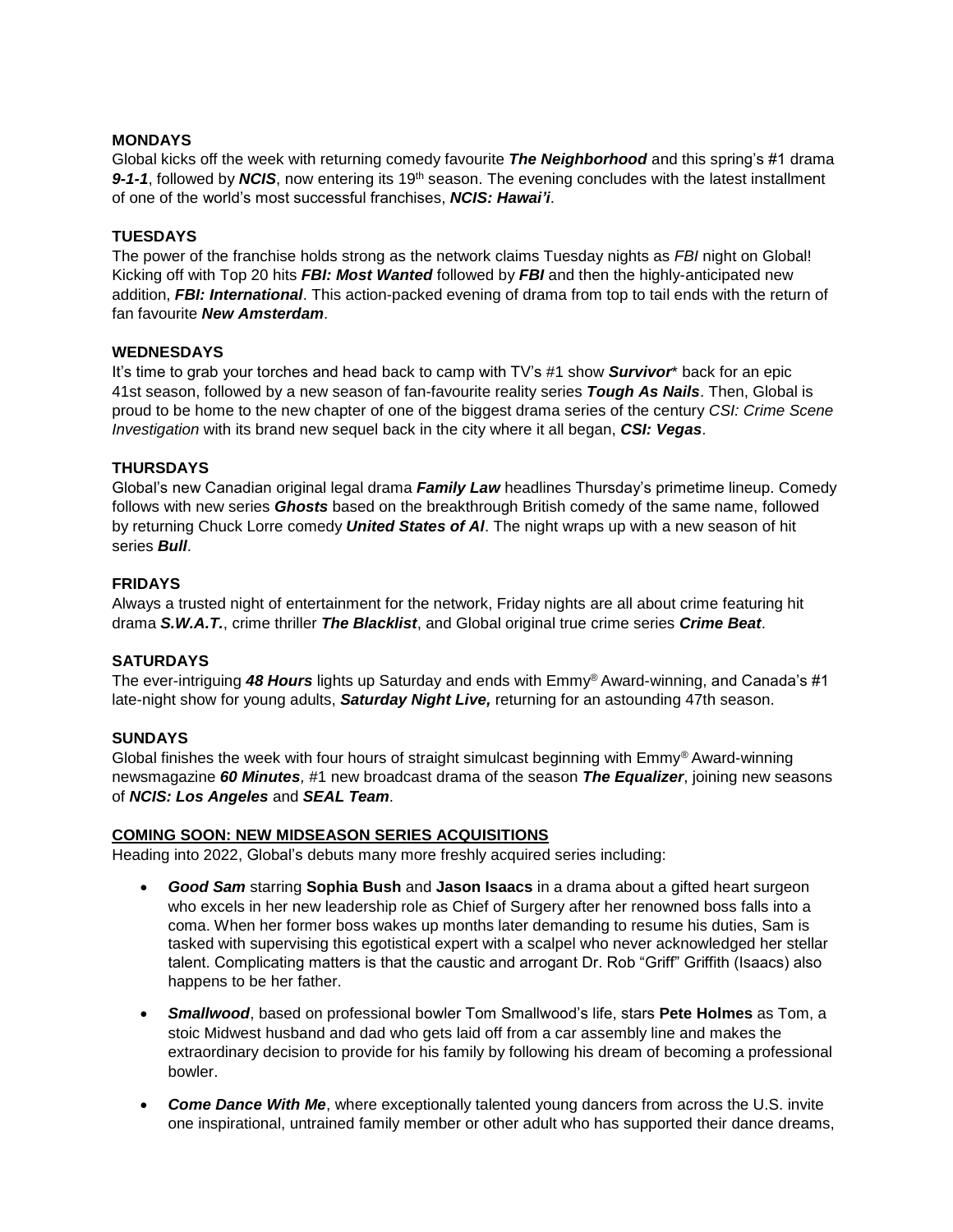to become their dance partner for a chance to strut their stuff for a grand prize. The series is executive produced by *NCIS: Los Angeles* stars **LL COOL J** and **Chris O'Donnell** and hosted by **Philip Lawrence** with judges **Jenna Dewan**, **Tricia Miranda** and **Dexter Mayfield**.

- *Women of the Movement* tells the story of Mamie Till-Mobley who risks her life to find justice after her son Emmett Till is brutally murdered in the Jim Crow South.
- *Abbott Elementary* is a heartwarming workplace comedy, starring **Quinta Brunson**, **Tyler James Williams**, **Janelle James**, **Chris Perfetti**, **Lisa Ann Walter** and **Sheryl Lee Ralph** as a group of dedicated, passionate teachers – and a slightly tone-deaf principal – who are brought together in a Philadelphia public school where, despite the odds stacked against them, they are determined to help their students succeed in life.

**MEDIA NOTE:** Complete descriptions of Global's new midseason series are available [here.](https://www.dropbox.com/sh/gsewja5s0ozzzro/AABlv7RPHqy3AB0HsZB-5rFEa?dl=0)

#### **RETURNING DAYTIME, LATE NIGHT AND NEWS SERIES**

In addition to Global's star-studded new and returning primetime series, Global welcomes back an impressive roster of perennial hits from day to night this fall.

#### **DAYTIME AND LATE NIGHT**

Keeping viewers entertained all day long, Global offers engaging and entertaining content throughout the day with returning daytime talk show series *The Drew Barrymore Show*, *The Talk*, *Tamron Hall* and *Rachael Ray*. Much to soap opera lovers' delight, *Days of Our Lives* and *The Young and The Restless* also return, while Global's late-night offering finishes the day with a new season of *The Late Show With Stephen Colbert*.

#### **NEWS AND ENTERTAINMENT**

Committed to providing Canadians with accurate, balanced, timely, and comprehensive news coverage, Global News continues into 2021/22 with flagship newscast *Global National*, and local daily newscasts across the country. On weekends, Global News goes in-depth on the biggest issues of our time, with newsmagazine *The New Reality* on Saturdays, and political affairs talk show *The West Block* on Sundays.

For lifestyle and entertainment lovers, *The Morning Show*, which grew its audience year over year and attracts over 1.3 million Canadians each week\*\*, returns with a new season featuring celebrity guests, lifestyle contributors, and fun informative segments. Hosted by **Jeff McArthur** and **Carolyn MacKenzie**, *The Morning Show* touches on all the trending topics Canadians are talking about.

Then, the #1 Canadian entertainment news program among women aged 25-54, *ET Canada* returns for a 17th season. Always delivering the latest in entertainment news, *ET Canada* is hosted by **Cheryl Hickey**, with **Roz Weston**, **Sangita Patel**, **Carlos Bustamante**, **Keshia Chanté**, **Graeme O'Neil** and **Morgan Hoffman**, as they continue to bring viewers exclusive interviews and specials, with the biggest celebrities in Hollywood.

A full list of premiere dates and times from Global's fall lineup will be announced in the coming months. For the latest updates, visit [www.corusent.com.](http://www.corusent.com/)

Global's lineup of hit series are available to stream anytime on [GlobalTV.com,](http://www.globaltv.com/) the [Global TV App,](https://www.globaltv.com/globaltvapp/) and **STACKTV** 

Global is a Corus Entertainment Network and is available through all major TV distributors, including: Shaw, Shaw Direct, Rogers, Bell, Videotron, Telus, Cogeco, Eastlink, SaskTel and the new STACKTV, streaming exclusively on Amazon Prime Video Channels. The Global TV App is available on iOS, Android, Chromecast, Amazon Fire TV, Roku streaming players, Roku TV™ models and a[t](https://watch.globaltv.com/) [watch.globaltv.com.](https://watch.globaltv.com/)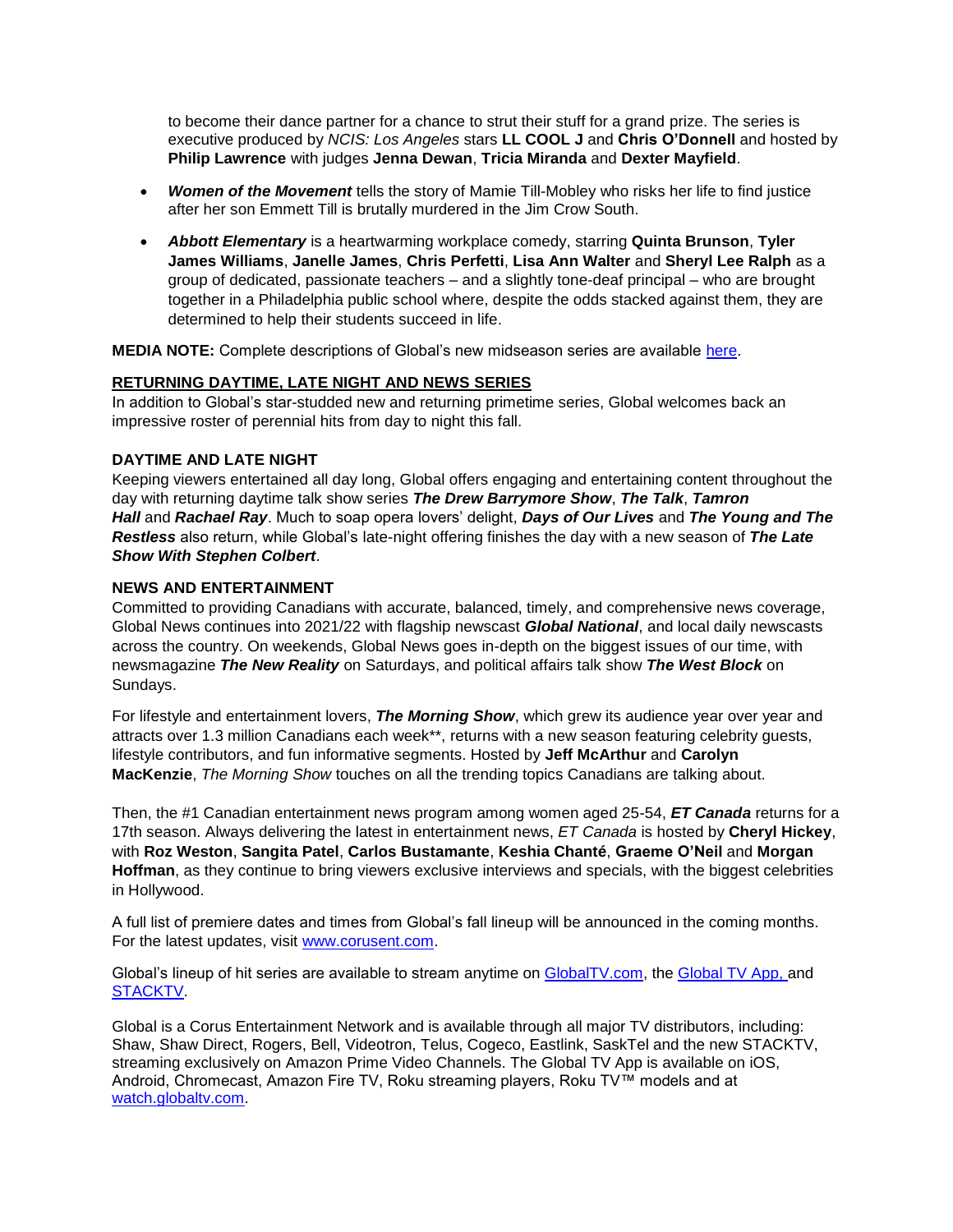#### **Production credits:**

New series *NCIS: Hawaiʻi, FBI: International, CSI: Vegas, Ghosts, Good Sam, Smallwood, Come Dance With Me, Women of the Movement,* are all distributed by ViacomCBS Global Distribution Group.

Produced by SEVEN24 Films (*Heartland*, *JANN*) and Lark Productions (*Motive*, *Fortunate Son*), with Susin Nielsen (*Robson Arms, Cedar Cove*) serving as executive producer/showrunner*, Family Law* is executive produced by SEVEN24′s Tom Cox and Jordy Randall, Lark's Erin Haskett and Andy Mikita. eOne will handle distribution for the series outside of Canada. For Corus, Susan Alexander is Production Executive; Rachel Nelson is Director, Original Content, Drama, Kids and Factual; Lisa Godfrey is Senior Vice President of Original Content, Corus Entertainment.

#### **Source:**

Numeris PPM Data, Total Canada, SP'21 STD (Jan 4 – May 16/21), confirmed data, 3+ airings, A25-54 unless otherwise stated, Young Adults=A18-34, AMA(000), CDN CONV COM ENG National Networks \*SP'20 (Jan 6/20 – May 31/20).

 $-30-$ 

#### **SOCIAL MEDIA LINKS:**

#### **#CorusUpfront**

Twitter: [@GlobalTV](https://twitter.com/GlobalTV?lang=en)  @GlobalTV PR [@CorusPR](https://twitter.com/CorusPR)

Facebook: [https://www.facebook.com/GlobalTV](https://www.facebook.com/GlobalTV/)

Instagram: <https://www.instagram.com/globaltv/>

LinkedIn: <https://www.linkedin.com/company/corus-entertainment>

#### **About Corus Entertainment Inc.**

Corus Entertainment Inc. (TSX: CJR.B) is a leading media and content company that develops and delivers high quality brands and content across platforms for audiences around the world. Engaging audiences since 1999, the company's portfolio of multimedia offerings encompass 33 specialty television services, 39 radio stations, 15 conventional television stations, a suite of digital and streaming assets, animation software, technology and media services. Corus is an internationally-renowned content creator and distributor through Nelvana, a world class animation studio expert in all formats and Corus Studios, a globally recognized producer of hit scripted and unscripted content. The company also owns innovative full-service social digital agency so.da, lifestyle entertainment company Kin Canada, leading 2D animation software supplier Toon Boom and children's book publishing house, Kids Can Press. Corus' roster of premium brands includes Global Television, W Network, HGTV Canada, Food Network Canada, HISTORY®, Showcase, Adult Swim, National Geographic, Disney Channel Canada, YTV, Global News, [Globalnews.ca,](http://globalnews.ca/) Q107, Country 105, and CFOX, along with broadly distributed Canadian streaming platforms STACKTV, Nick+, the Global TV App and Curiouscast. For more information visit [www.corusent.com.](http://www.corusent.com/)